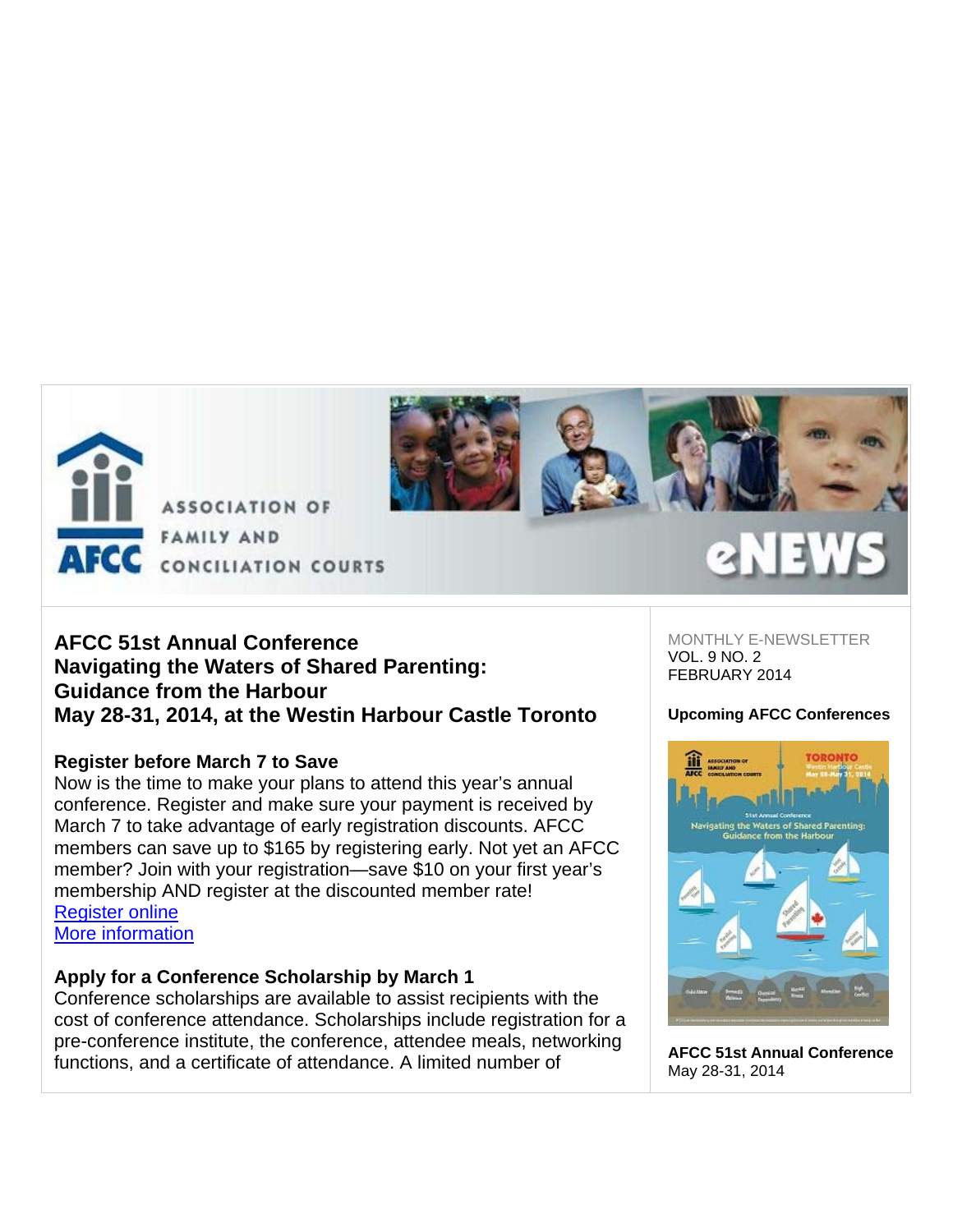stipends to help recipients offset the cost of travel and lodging will be awarded. The deadline to apply is March 1, 2014. Apply for a scholarship

# **Book Your Room at the Westin Harbour Castle**

Don't miss out on the fun—stay at the conference hotel! Network and socialize a little longer with your colleagues in the hospitality suite. When it's time to go, you'll be glad your room is just an elevator ride away. The Westin Harbour Castle is located on the waterfront of Lake Ontario. Special rates for AFCC conference registrants are \$185 CAD/night single and \$206 CAD/night double. All rooms are subject to availability and early reservations are encouraged to ensure a room at these rates—the AFCC hotel block has sold out in recent years. On May 1, 2014, any non-reserved rooms in the block will be released for general sale and the AFCC rate cannot be guaranteed. Call 800-937-8461 or book online.

# **Travel Tips and Things to Do in Toronto**

If you are looking for affordable airfare to Toronto, check out Porter Airlines, a regional Canadian airline, which also has flights from US cities: Boston, Burlington, Chicago, Myrtle Beach, New York and Washington DC. Seasoned travelers also recommend checking flight prices for Buffalo, New York—the two hour drive to Toronto can yield big savings. Start planning your visit to Canada's largest and most diverse city—www.seetorontonow.com offers a free smartphone app, links to other helpful apps, suggestions of things to do and see, and a calendar of events. The **Blue Jays** host a series with the Kansas City Royals over the conference dates. Don't wait to check your passport! Routine applications and renewals take 4-6 weeks for US residents.

# **Support AFCC by Donating to the Silent Auction**

Held each year as part of the annual conference, the AFCC Silent Auction is a fun opportunity to support the organization's special projects and initiatives like the Shared Parenting Think Tank and the Domestic Violence in Child Custody Evaluations Task Force. Donate an item or attend the auction and bid! Past auction items include vacations, jewelry, sports memorabilia, fashion accessories, electronics, collectibles, books and much more. It's a fun time to relax and socialize before the annual banquet. Silent Auction Donation Form

**Ask the Experts Ten Serious Errors Made by Custody Evaluators** *By David A. Martindale, PhD, ABPP (forensic), St. Petersburg,* 

The Westin Harbour Castle Toronto, Ontario, Canada More information

#### **Conference Diamond Sponsor**



**Conference Platinum Sponsor** 



**AFCC 11th Symposium on Child Custody Evaluations** November 6-8, 2014 La Cantera Hill Country Resort San Antonio, Texas Call for proposals

# **AFCC 52nd Annual**

**Conference** May 27-30, 2015 Hilton New Orleans Riverside New Orleans, Louisiana

#### **AFCC Regional Training Conference**

November 5-7, 2015 Hyatt Regency Columbus Columbus, Ohio

## **AFCC 53rd Annual Conference**

June 1-4, 2016 Sheraton Seattle Hotel Seattle, Washington

## **AFCC 54th Annual Conference**

May 31-June 3, 2017 Sheraton Boston Hotel Boston, Massachusetts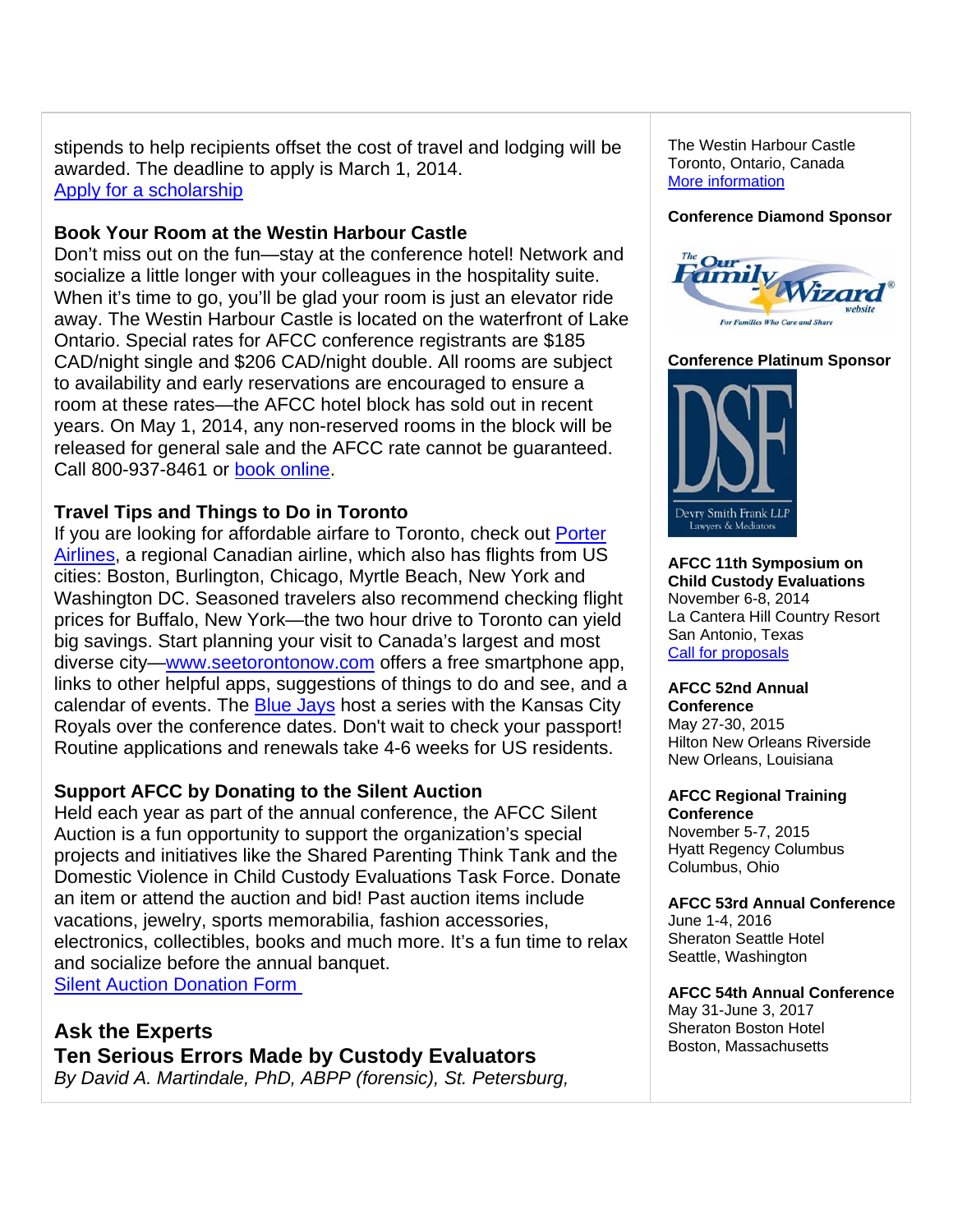*Florida, and Jeffrey P. Wittmann, PhD, Albany, New York* David Martindale and Jeffrey Wittmann, along with Timothy Tippins, will present a workshop entitled *Deadly Sins: Learning from Our Mistakes as Evaluators*, at the AFCC 51st Annual Conference, to be held at the Westin Harbour Castle, in Toronto, May 28–31, 2014. In this month's Ask the Experts column they address some of the serious errors made by custody evaluators and how to avoid them. Read more

# **Parenting Coordination Trainings in Chicago**

Time is running out to register for the parenting coordination training programs held by AFCC, in collaboration with Loyola University Chicago School of Law's Civitas ChildLaw Center. Joan B. Kelly, PhD, will present *The Essentials of Parenting Coordination: Helping High Conflict Parents Resolve Post-Separation Disputes*, March 10- 11 and Robin M. Deutsch, PhD, will present *Pitfalls, Process and Prescriptions: Advanced Strategies for Managing Parenting Coordination Cases*, March 12-13. Each training program is eligible for 12 hours of continuing education. Register now and more information

# **Emergent Compilation of Jurisdictions Offering Child Protection Mediation**

*By Laura Bassein, JD, Albuquerque, New Mexico*  The Child Welfare Collaborative Decision Making Network seeks information from all CPM programs worldwide in order to enhance networking and information and knowledge sharing among existing programs and for the benefit of new programs. Learning about the characteristics of each jurisdiction and each CPM program helps new programs get started and helps existing programs to more fully develop.

Read more

# **AFCC Scholarship Fund**

Our Annual Appeal to AFCC members to support the scholarship program is coming along. We thank the members who have already donated to this appeal for their generosity and urge those who have not given to contribute. We are presently just over \$6,000 short of our fundraising goal—which translates to nearly ten scholarships to the annual conference. With your help this goal can be met and ten more scholarship recipients will be able to attend the annual conference! Donate today

Thank you to 2013-2014 contributors

## **AFCC Chapter Annual Conferences**

## **Washington Chapter Annual Conference**

*Frontiers of Family Practice* March 15, 2014 Washington Athletic Club Seattle, Washington More information

#### **New Jersey Chapter Annual Meeting**

*Dueling Experts in Custody Litigation* March 19, 2014, 6:00–9:00 pm Maggiano's Restaurant Bridgewater, New Jersey More information

#### **Louisiana Chapter Annual Conference**

*Restructuring the Family: Incorporating Different Needs and Perspectives into Your Practice* March 27-28, 2014 Hampton Inn & Suites New Orleans, Louisiana More information

# **Massachusetts Chapter**

**Annual Conference** March 28, 2014 Regis College Weston, Massachusetts More information

#### **Missouri Chapter Annual Conference**

with M.A.R.C.H. Mediation *Differentiating Intimate Partner Violence* April 3-4, 2014 Sheraton St. Louis City Center Hotel St. Louis, Missouri More information

**Join AFCC**  Are you a member? Join or Renew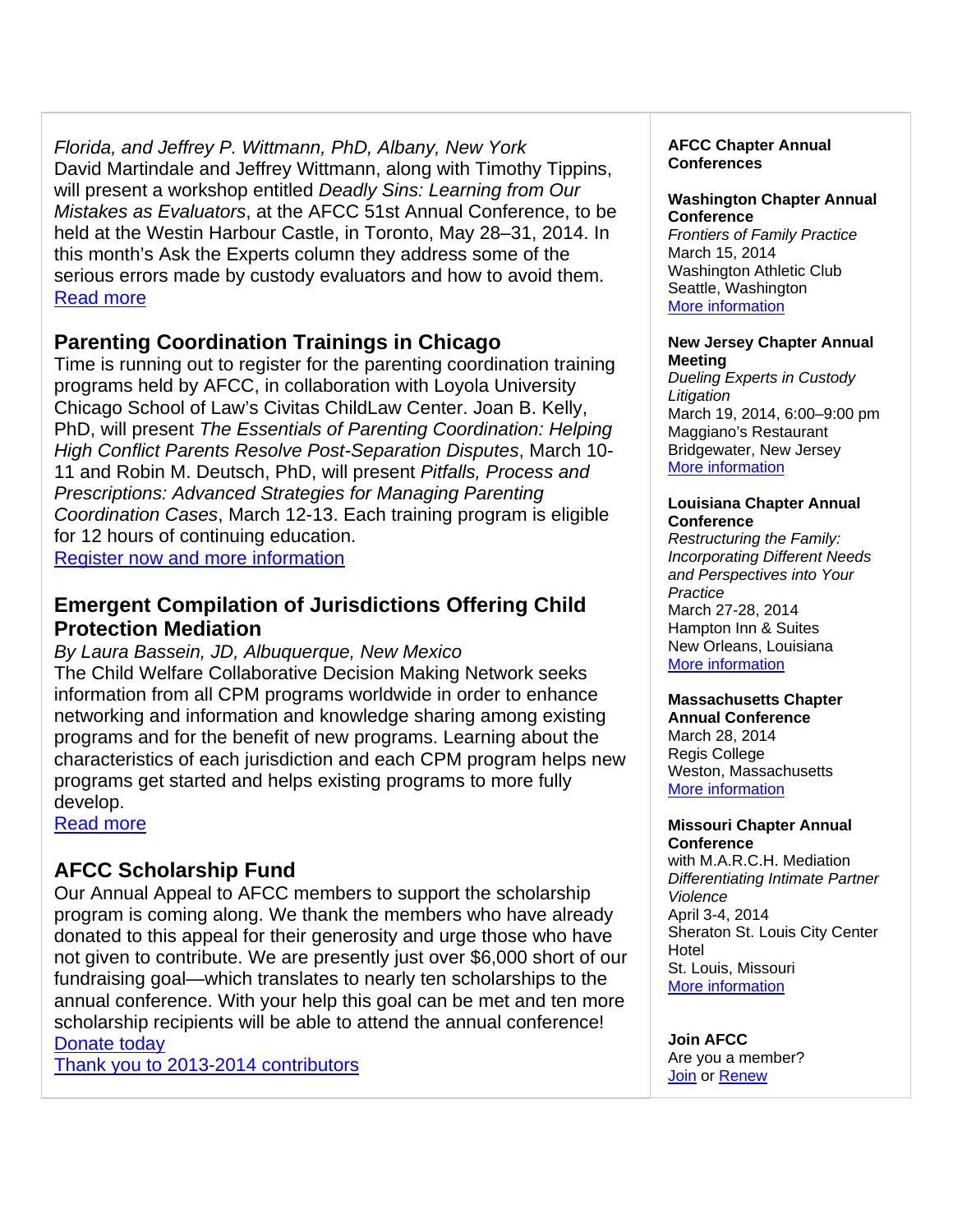# **Standards for Parenting Coordination in Ohio**

*By Jacqueline Hagerott, JD, LLM, Columbus, Ohio* The Ohio Supreme Court has adopted new rules governing local courts' use of parenting coordination that take effect on April 1, 2014. The following piece by Jacqueline Hagerott, Manager of the Dispute Resolution Section of the Supreme Court of Ohio, gives an overview of parenting coordination in Ohio, the authority, qualifications and responsibilities of parenting coordinators and the requirements and responsibilities of the court or division using parenting coordination. Read more

# **Submit a Proposal to Present a Workshop in San Antonio**

AFCC is accepting proposals for 90 minute workshop sessions to be presented at the 11th Symposium on Child Custody Evaluations, *Examining Unintended Consequences*, November 6-8, 2014, at the La Cantera Hill Country Resort in San Antonio, Texas. The Symposium is designed for custody evaluators, judges, lawyers, mediators and any professional who works with separating and divorcing families. The deadline to submit a proposal is May 12, 2014. Submit a proposal

Suggested topics and guidelines

# **Awards Nomination Deadline Approaching**

The deadline to nominate a colleague or program for an AFCC award is March 15, 2014. AFCC awards are presented in conjunction with the Annual Conference. The John E. VanDuzer Distinguished Service Award recognizes outstanding contributions and/or achievements by AFCC members; the Stanley Cohen Research Award, sponsored by the Oregon Family Institute, recognizes outstanding research and/or achievements in the field of family and divorce. AFCC membership is not a requirement for this award; and the Irwin Cantor Innovative Program Award recognizes innovation in court-connected or courtrelated programs created by AFCC members. Nomination instructions are available on the individual award's page.

# **Member News**

**Dianna Gould-Saltman**, Los Angeles, California, was honored with the Don Mike Anthony Distinguished Jurist Award given by the Southern California Chapter of the American Academy of Matrimonial Lawyers. The award is given in recognition of judicial excellence in the field of family law.

AFCC offers member benefits that promote excellence in practice.

View member benefits

#### **AFCC Chapters**

Network and share your interdisciplinary view of family court matters on a local level. There are currently chapters in the following states and provinces:

#### **Australia Alberta**

**Arizona California Colorado Connecticut Florida Illinois Indiana Louisiana Massachusetts Minnesota Missouri New Jersey New York Ontario Oregon Texas Washington Wisconsin**  Add an AFCC Chapter to your membership

## **AFCC Networks**

New Zealand

#### **Ask the Experts**

Is there a topic you would like to see covered by an AFCC Ask the Experts piece? Email your suggestion

#### **About AFCC eNEWS**

Readers are welcomed and encouraged to forward this enewsletter to interested colleagues.

The opinions expressed in articles published or linked to in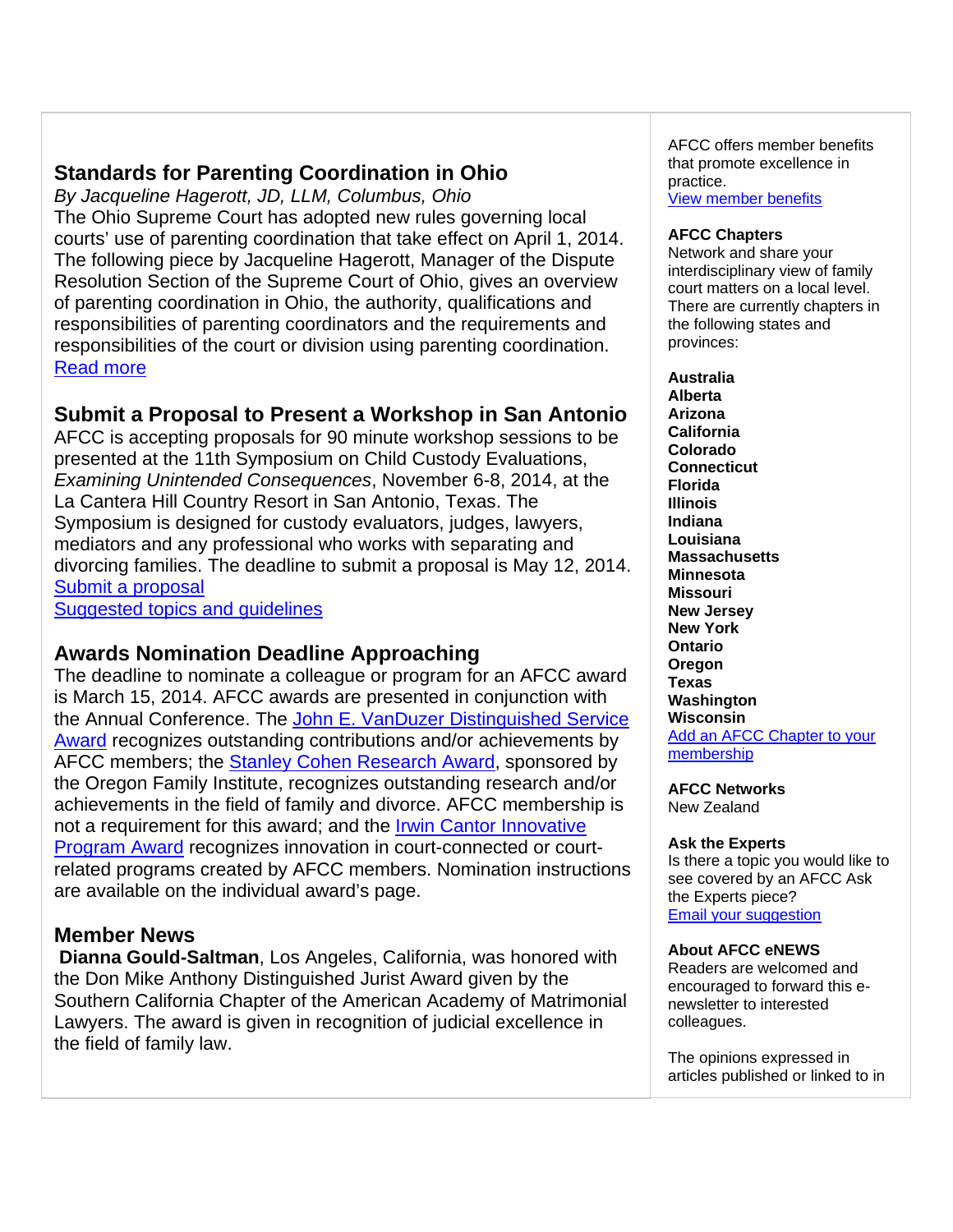**Leslie Ellen Shear**, Encino, California, was honored with the Joseph Drown Award for outstanding services to children. The award was presented by the California Chapter of AFCC at the Chapter's annual conference, earlier this month in San Francisco.

**Philip Stahl**, Queen Creek, Arizona, received an award for the 2014 Outstanding Contribution to the Arizona Chapter of AFCC, at the Chapter's annual conference earlier this month in Sedona. Dr. Stahl has served two three-year terms on the Arizona Chapter Board of Directors and remains active with both the Chapter and parent organization.

AFCC members **Debra K. Carter**, **Linda Delaney**, **Robin M. Deutsch**, **Giselle A. Hass**, **Joan B. Kelly**, **Margaret J. McKinney** and **Matthew J. Sullivan**, are contributors to a new book *Parenting Coordination in Postseparation Disputes: A Comprehensive Guide for Practitioners*, edited by **Shirley Ann Higuchi** and Stephen J. Lally.

# **Chapter News**

The coordinating committee for the **Ohio Chapter** has filed a Letter of Intent to form a local chapter. Its launch event, will be held in conjunction with the Domestic Relations Summit on April 23, 2014, at the Polaris Hilton in Columbus from 1:00pm-4:00pm. The presentation will feature Arnold T. Shienvold, PhD, discussing custody evaluations in the face of domestic violence allegations. The education session will be followed by a reception from 4:00pm-5:00pm. Provisional Chapter Status will be applied for after the launch event. Contact Stephanie Graubner Nelson, stephanie.nelson@sc.ohio.gov, for more information.

The **Ontario Chapter** of AFCC presented the Nicholas Bala Award for Excellence in Children and Family Law to Joanna Hunt, a third year JD student at Queens University for her paper, *Education Programs for Separating and Divorcing Spouses: A Proposed Evaluation of the Mandatory Information Program in Kingston, Ontario*.

# **ABA Section of Dispute Resolution 16th Annual Spring Conference**

Join the ABA Section of Dispute Resolution April 2-5, 2014, in Miami, for programs presented by leading ADR professionals, practitioners, and academic faculty addressing core topics and cutting-edge issues in ADR. Hear keynote plenary speeches from Judge Rosemary

the *AFCC eNEWS* are those of the authors and do not necessarily reflect the positions of the Association of Family and Conciliation Courts.

## **Editor:**

Erin Sommerfeld editor@afccnet.org



## **Unsubscribe**

AFCC 6525 Grand Teton Plaza Madison, WI 53719 Phone: 608-664-3750 Fax: 608-664-3751 afcc@afccnet.org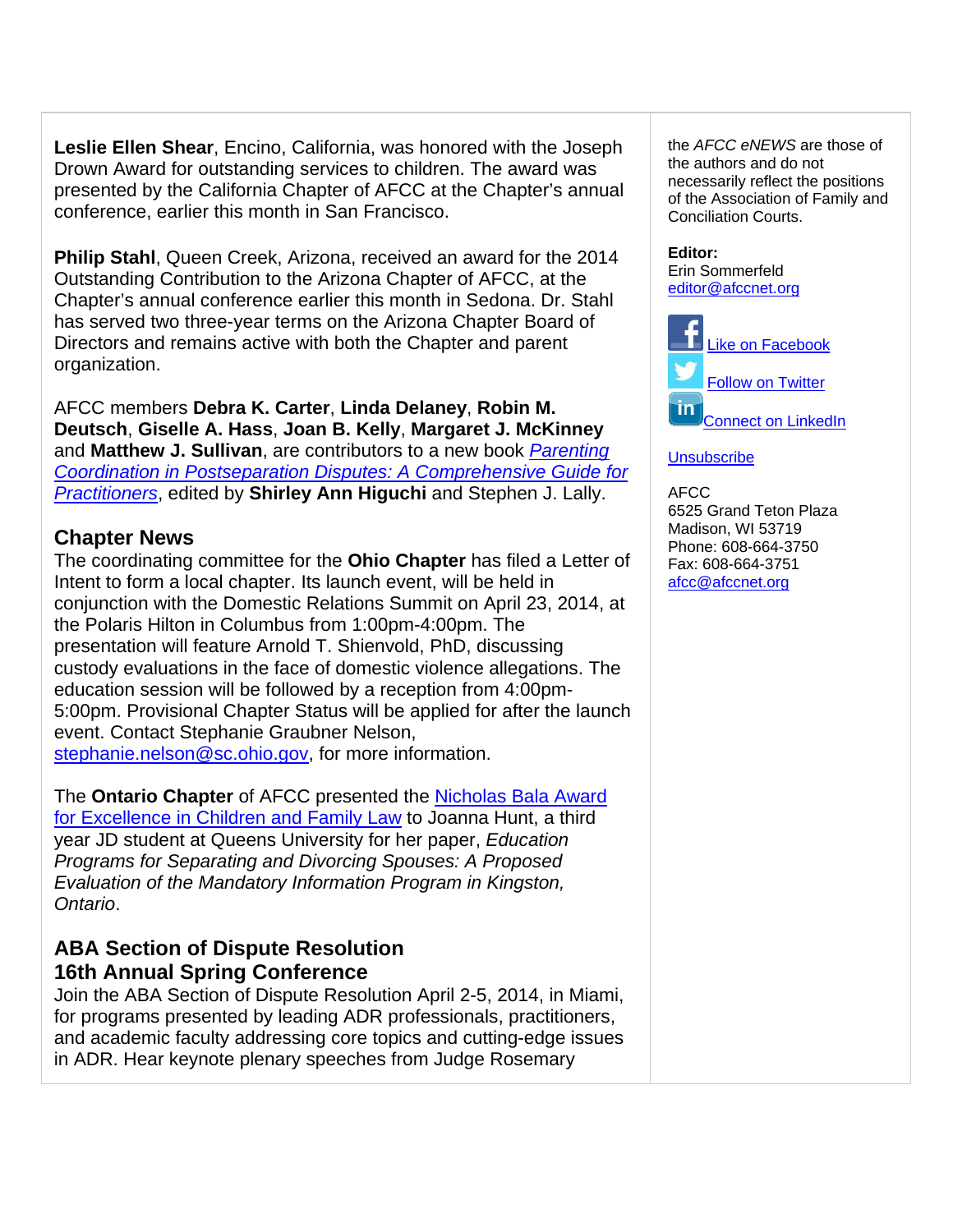Barkett and Governor Bill Richardson. In addition to the plenaries, there will be more than 80 concurrent CLE programs to choose from. Earn up to one years' worth of CLE credit. More information

# **Family Law in the News**

**Divorces Rise as Economy Recovers, Study Finds** 

*By Emily Alpert Reyes, courtesy of The Los Angeles Times* Fewer couples split during the recession, but researchers say some may have been waiting until they could afford a costly legal step. Read more

# **IVF's Hidden Heartbreak:**

# **Failed Fertility Treatment Triples the Risk of Divorce**

*By Emma Innes, courtesy of The Daily Mail* 

All parents know that having a baby can put a strain on the strongest of marriages. But now, new research suggests struggling to have a baby can make divorce or separation even more likely. Danish researchers found couples who have a rocky patch because of failed IVF treatment are three times more likely to end up separating than those who do become parents.

Read more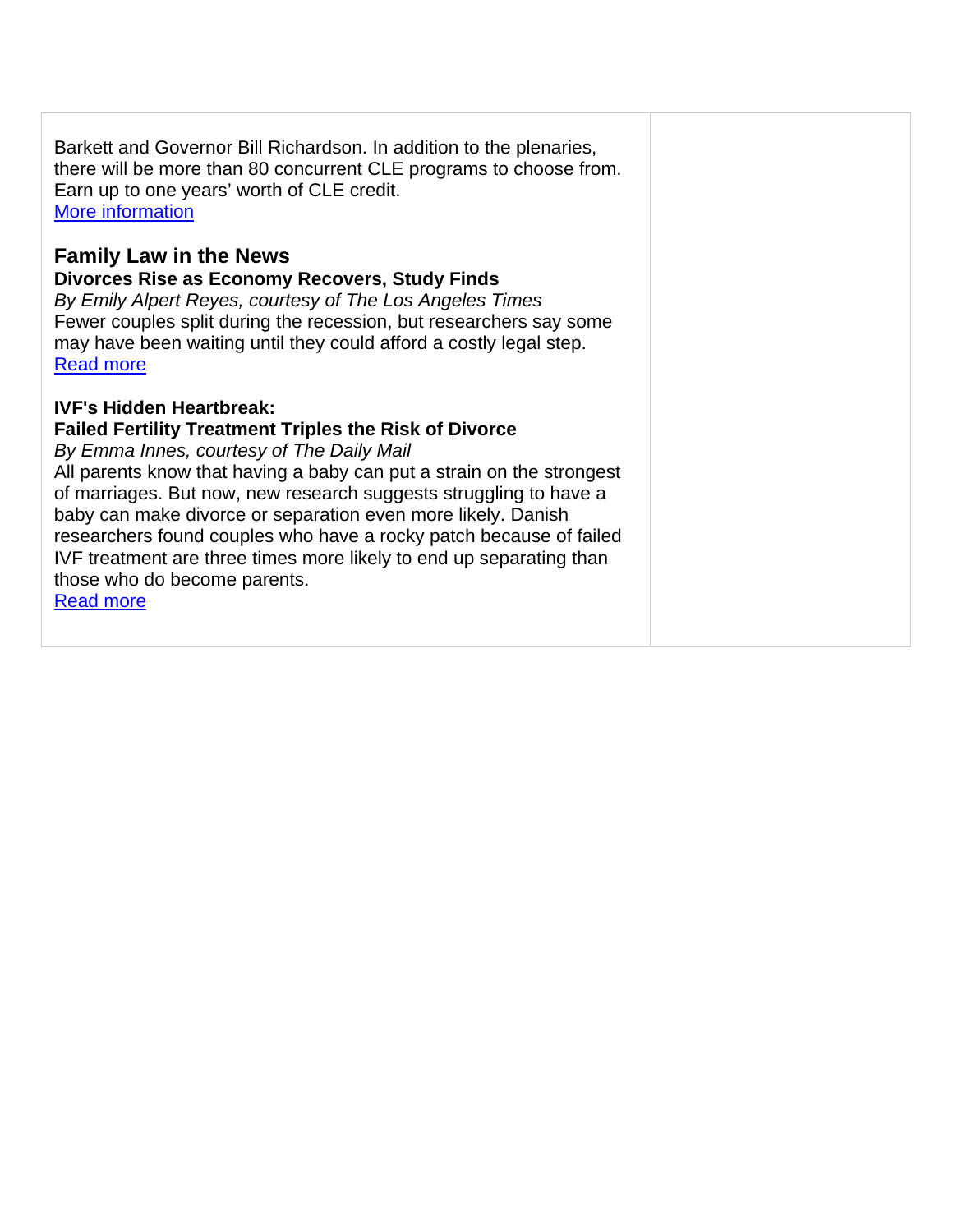

FEBRUARY 2014

**Emergent Compilation of Jurisdictions Offering Child Protection Mediation**  *By Laura Bassein, JD, Albuquerque, New Mexico* 

#### **Be part of a Child Protection Mediation Program Directory**

Provide the following information:

- Program Name
- Jurisdiction (state/province, country, county, court)
- Contact Person (name, email, phone, address)
- Program Start Year (and stop year if no longer operating)
- Brief Program Description
- Program Research and Evaluations (if any)

To Laura Bassein at [bassein@law.unm.edu](mailto:bassein@law.unm.edu) by March 13, 2014.

Does your jurisdiction offer child protection mediation (CPM)? Do you know what it is? According to the *Guidelines for Child Protection*  Mediation:

"Child protection mediation (CPM) is a collaborative problem solving process involving an impartial and neutral person who facilitates constructive negotiation and communication among parents, lawyers, child protection professionals, and possibly others, in an effort to reach a consensus regarding how to resolve issues of concern when children are alleged to be abused, neglected or abandoned. The child's voice in the decision making process is essential and is typically presented either directly by the child or by other means, such as by an advocate for the child."

"CPM encourages constructive communication and information sharing and fosters an environment where genuine engagement and agreement is possible. As a consensual decision making process, no agreement can be reached unless all the involved parties agree. In addition to reaching important decisions regarding children and families, CPM can lead to a greater sense of teamwork and a greater understanding and ownership of resulting agreements by all involved."

Child protection mediation is also sometimes called dependency mediation, child abuse or neglect mediation, child welfare mediation or permanency planning mediation.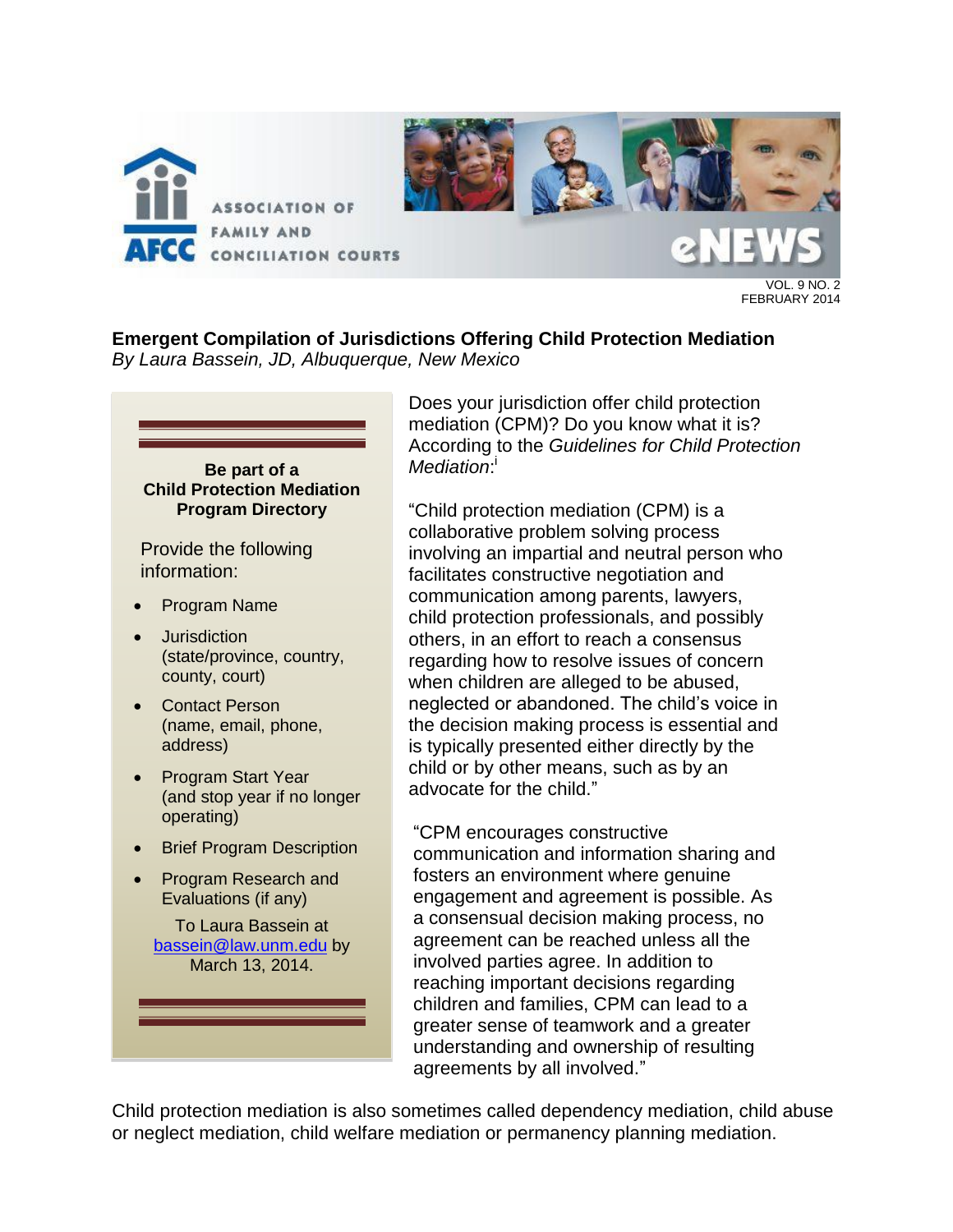If you are not immersed in CPM yourself, you may be surprised to learn that mediation of child abuse or neglect issues has been ongoing since at least the 1980s. Two articles, published in *Family Court Review, Child Protection Mediation: A 25-Year Perspective* by the Honorable Leonard Edwards<sup>ii</sup> and *A Guide to Effective Child Protection Mediation: Lessons from 25 Years of Practice* by Marilou Giovannucci and Karen Largent<sup>iii</sup> reveal the evolution of CPM from pilot project to best practice. At least twice (in 1997 and again in 2009), *Family Court Review* (formerly *Family and Conciliation Courts Review*) devoted an entire issue to child protection mediation.<sup>iv</sup> Reading all articles in both issues provides a wealth of information to those curious about this successful use of mediation.

The January 2014 *AFCC eNEWS* treated us to an informative and encouraging discussion of one long standing CPM program—the Cook County Illinois Child Protection Mediation and Facilitation Program. Kany other CPM programs exist across the United States and Canada, and CPM programs also operate on other continents. Efforts have been made over the years to catalog these CPM programs.  $\frac{v}{v}$  However, we seem to have not yet identified the full array of CPM programs across the globe.

Today, efforts are again underway to increase and enhance networking and sharing of knowledge and experience among all CPM programs. Networking among CPM programs already occurs via the Child Welfare Collaborative Decision Making Network—informally known as the "Think Tank." The Network operates throughout the year and generally holds an in-person meeting at the AFCC Annual Conference.<sup>vii</sup> The Network is open to anyone involved in child protection mediation. Increasing the number of CPM programs involved in the Network will enhance the capacity of all programs to operate successfully into the future.

Learning about the characteristics of each jurisdiction and each CPM program helps new programs get started and helps existing programs to more fully develop. Such characteristics include: points in the child abuse or neglect process at which mediation takes place, range of mediation participants, duration of mediation sessions, length of program operation, entity that operates the program, etc. Finding out who currently champions the existing programs will help new programs identify their own champions and will help existing programs to find new champions as some of the leaders in this field find new endeavors.

If your jurisdiction offers child protection mediation, has the program been evaluated? A number of CPM programs have conducted evaluations over the years. Early evaluation efforts stem from places like California where CPM programs took hold initially.<sup>viii</sup> Evaluation efforts continue to this day.ix *What We Know Now: Findings from*  Dependency Mediation Research<sup>x</sup> provides a survey of CPM research. Evaluation and other research results tend to support the effectiveness of child protection mediation. Yet, more questions remain to be studied.

We seek information from all CPM programs worldwide in order to enhance networking and information and knowledge sharing among existing programs and for the benefit of new programs. Successful networking includes sharing the successes and the challenges associated with CPM. With more connections, more successes are sure to abound. The goals of this current effort to catalog CPM programs include: 1) developing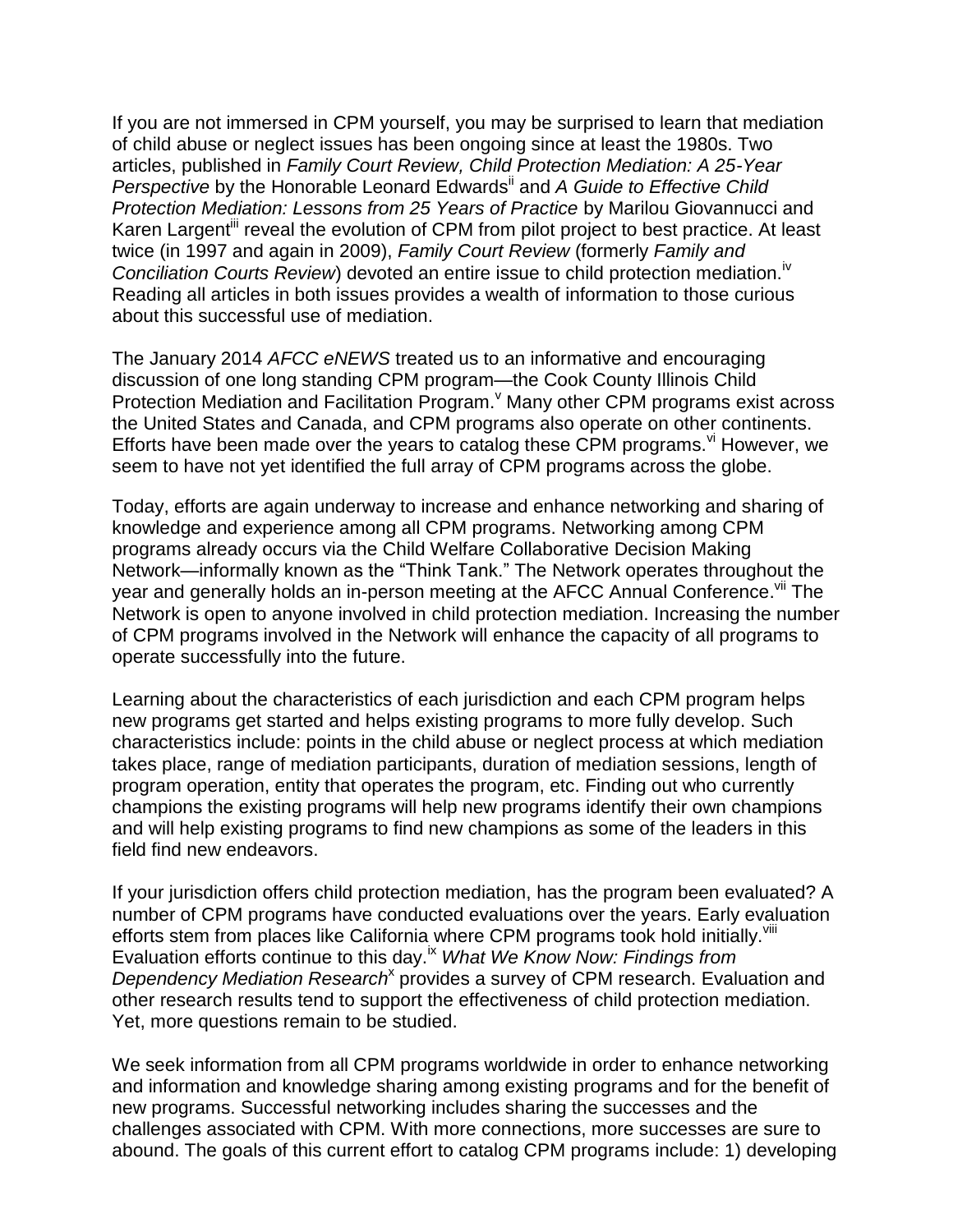a widely accessible means for sharing contact and program information about as many CPM programs worldwide as possible; and 2) sharing CPM program research and evaluation results to continue and to increase the effectiveness of all CPM work.

To become part of this enhanced networking effort, provide the CPM program information requested in the sidebar to Laura Bassein at [bassein@law.unm.edu](mailto:bassein@law.unm.edu) by March 13, 2014. Please join the effort to network among CPM programs. We all learn and grow when we collaborate and share experience and knowledge. Be on the lookout for an upcoming compilation of CPM programs resulting from this networking effort.

\_\_\_\_\_\_\_\_\_\_\_\_\_\_\_\_\_\_\_\_\_\_\_\_\_\_\_\_\_\_\_\_\_\_\_\_\_\_

 $\overline{a}$ 

*Laura Bassein formerly served as statewide program coordinator for both the Michigan Permanency Planning Mediation Program and the New Mexico Children's Court Mediation Program. She currently works as Senior Attorney for the University of New Mexico School of Law's Institute of Public Law where the New Mexico Judicial Education Center and Children's Law Center are housed. Laura obtained both her undergraduate and law degrees from the University of Colorado. She frequently speaks on mediation related topics locally and nationally*.

<sup>&</sup>lt;sup>i</sup> Following decades of experience with child protection mediation programs, a group of experts developed a set of Child Protection Mediation Guidelines. The Guidelines were adopted and approved by the AFCC Board of Directors in 2012 and can be found at:

[http://www.afccnet.org/ResourceCenter/PracticeGuidelinesandStandards.](http://www.afccnet.org/ResourceCenter/PracticeGuidelinesandStandards) The National Council of Juvenile and Family Court Judges Board of Directors and the Association for Conflict Resolution Board of Directors have also endorsed the Guidelines.

Child Protection Mediation: A 25-Year Perspective, by Hon. Leonard Edwards, 47 Fam. Ct. Rev. 69 (2009).

A Guide to Effective Child Protection Mediation: Lessons from 25 Years of Practice, by Marilou Giovannucci and Karen Largent, 47 Fam. Ct. Rev. 38 (2009).

Family Court Review, Vol. 47, Issue 1, January 2009, *Special Issue: Mediation and Conferencing in Child Protection Disputes*, and Family and Conciliation Courts Review, Vol. 35, Issue 2, April 1997.

v *The History and Development of the Cook County Child Protection Mediation and Facilitation Program*, by Susan M. Storcel, AFCC eNEWS, Vol. 9, No. 1, January 2014.

vi *Trends in Child Protection Mediation: Results of the Think Tank Survey and Interviews*, by Joan Kathol, 47 Fam. Ct. Rev. 116 (2009).

vii *The Child Welfare Collaborative Decision Making Network—Think Tank VII*, by Marilou Giovannucci, AFCC eNEWS, Vol. 8, No. 12, December 2013.

An Evaluation of Child Protection Mediation in Five California Courts, by Nancy Thoennes, 35 Family and Conciliation Courts Review 184 (1997).

<sup>&</sup>lt;sup>ix</sup> *Research Report: Assessing Mediation in Washoe County, Nevada, NCJFCJ (2013). Retrieved from:* [http://www.ncjfcj.org/sites/default/files/Assessing%20Mediation%20in%20Nevada\\_Washoe.pdf;](http://www.ncjfcj.org/sites/default/files/Assessing%20Mediation%20in%20Nevada_Washoe.pdf)

*New York City Child Permanency Mediation Program Evaluation*, Center for Policy Research, Nancy Thoennes, et al. (2011). Retrieved from: [http://nycourts.gov/ip/cwcip/Publications/permMediation.pdf;](http://nycourts.gov/ip/cwcip/Publications/permMediation.pdf) *Assessing Efficiency and Workload Implications of the King County Mediation Pilot*, NCJFCJ, Alicia Summers, et al. (2011). Retrieved from:

[http://www.ncjfcj.org/sites/default/files/King%20County%20Mediation%20Pilot%20Article.pdf;](http://www.ncjfcj.org/sites/default/files/King%20County%20Mediation%20Pilot%20Article.pdf) *Child Protection Mediation: An Evaluation of Services Provided by Cook County Juvenile Court.* 

Resolution Systems Institute (2010). Retrieved from: [http://www.aboutrsi.org/pfimages/RSI\\_CPDstudy.pdf](http://www.aboutrsi.org/pfimages/RSI_CPDstudy.pdf) <sup>x</sup> *What We Know Now: Findings from Dependency Mediation Research,* by Nancy Thoennes, 47 Fam. Ct. Rev. 21 (2009).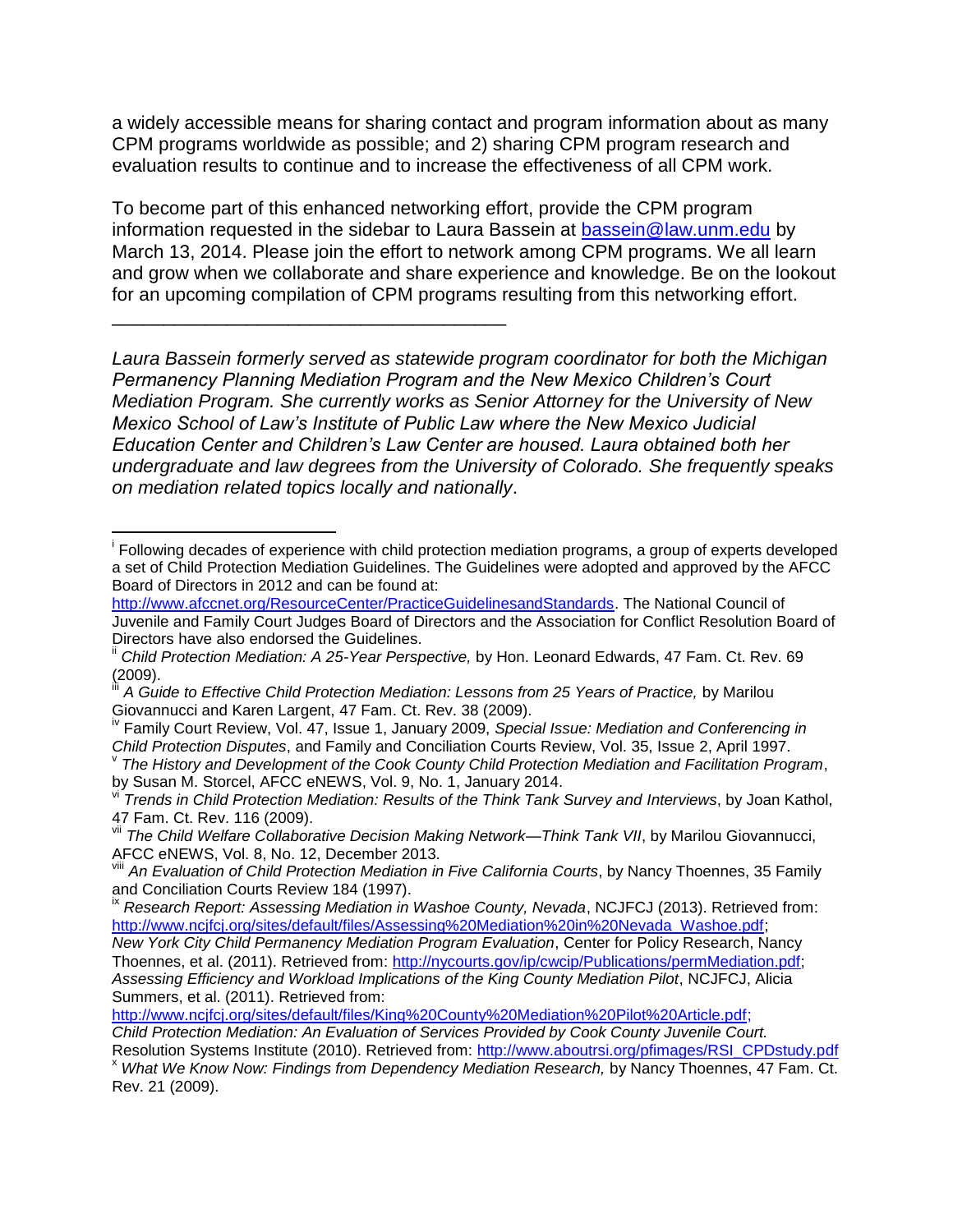



VOL. 9 NO. 2 FEBRUARY 2014

## **Ask the Experts**

## **Ten Serious Errors Made by Custody Evaluators**

*David A. Martindale, PhD, ABPP (forensic), St. Petersburg, Florida Jeffrey P. Wittmann, PhD, Albany, New York*

*[David Martindale and Jeffrey Wittmann, along with Timothy Tippins, will present a workshop entitled "Deadly Sins: Learning from Our Mistakes as Evaluators," at the AFCC 51st Annual Conference, to be held at the Westin Harbour Castle, in Toronto, May 28–31, 2014.]*

David Martindale served as the reporter on the [AFCC Task Force on Model Standards](http://www.afccnet.org/ResourceCenter/CenterforExcellenceinFamilyCourtPractice/ctl/ViewCommittee/CommitteeID/22/mid/495)  [of Practice for Child Custody Evaluation.](http://www.afccnet.org/ResourceCenter/CenterforExcellenceinFamilyCourtPractice/ctl/ViewCommittee/CommitteeID/22/mid/495) The *[AFCC Model Standards of Practice for](http://www.afccnet.org/ResourceCenter/CenterforExcellenceinFamilyCourtPractice/ctl/ViewCommittee/CommitteeID/22/mid/495)  [Child Custody Evaluation](http://www.afccnet.org/ResourceCenter/CenterforExcellenceinFamilyCourtPractice/ctl/ViewCommittee/CommitteeID/22/mid/495)* were adopted by a unanimous vote of the AFCC Board of Directors in May 2006.

Regular readers of the *AFCC eNEWS* are aware that the title of this column ordinarily begins with the words "Top Ten." Neither Jeff nor I, nor our co-presenter, Tim Tippins, *really* knows which of the errors made by evaluators might legitimately be classified as the top ten, nor do we know whether, in this context, "top" relates to frequency or to severity. We therefore sought, and obtained, a dispensation, allowing us to tweak the title.

**1, 2. Insufficient professional preparation** manifests itself in many ways, two of which are failure by evaluators to develop forensic interviewing skills and failure by evaluators to familiarize themselves with applicable statutes and precedents.

**Interviewing**. Treatment providers learn that effective listening often requires resisting the impulse to interrupt. In a treatment context, permitting patients to discuss what *they* believe to be important facilitates the development of the therapeutic alliance. Forensic practitioners conducting child custody evaluations must, in their interviews, gather information that will shed light on the disputed issues enumerated in a court order and must gather information that bears upon the parenting strengths and deficiencies of the litigating parties. They must pose follow-up questions and ask how certain assertions might be verified.

**Statutes and Precedents**. In the United States, forty states have statutes in which the factors to be considered in examining the best interests standard are identified. In six states, legal precedents serve as a guide to the factors that should be the focus of attention. In four states, the factors to be considered are determined by the evaluator.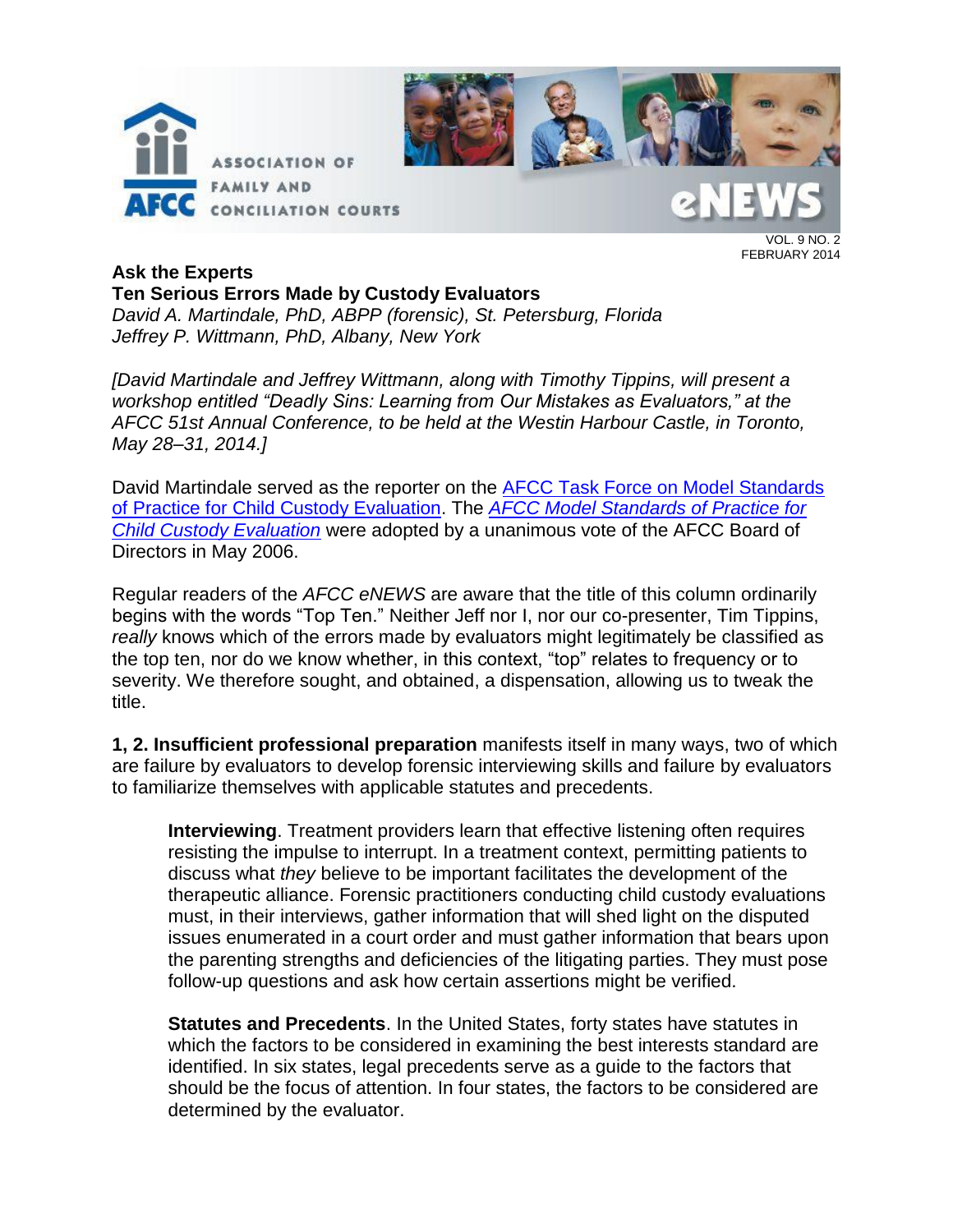In a New York case, a judge pointedly criticized the evaluator whom she had appointed for failing to consider "the current state of New York law" in formulating her recommendations.

## **3. Provision by evaluators of insufficient information to those being evaluated.**

Model Standard 4.1 of the *AFCC Model Standards of Practice for Child Custody Evaluation* addresses "written information to litigants," and urges evaluators to provide detailed written information concerning their policies, procedures, and fees. Many evaluators provide information orally, leaving litigants with no written document to which they can refer. Often, litigants are not provided with complete information concerning those to whom the information gathered will be made available.

## **4. Failure to create, maintain and furnish appropriate records.**

Model Standard 3.2(b) of the *AFCC Model Standards of Practice for Child Custody Evaluation* (2007) states that records "shall be created in reasonable detail, shall be legible, shall be stored in a manner that makes expeditious production possible, and shall be made available in a timely manner to those with the legal authority to inspect them or possess copies of them." Some evaluators fail to create adequate records, some cannot read their records, some cannot locate their records, and some destroy their records.

**5, 6. Deficient knowledge of the basics of assessment** manifests itself in the selection of inappropriate methods or instruments and reliance on computer-generated narrative reports.

**Selection of methods and instruments**. Model Standard 5.6 addresses the use of reliable and valid methods and states, in part, that "evaluators have a special responsibility to base their selection of assessment instruments and their choice of data gathering techniques on the reliability and validity of those instruments and techniques."

An example: An evaluator who conceptualizes children's drawings as a useful assessment technique, asks children to produce drawings, but does not discuss the drawings with the children. She explains that she has not inquired concerning a conspicuous circle appearing in a child's drawing because "you don't ask children those kinds of questions. It doesn't matter what the child says. Certain signs mean certain things, despite what the child says it means." The evaluator relies upon her interpretations of children's drawings to formulate opinions concerning the children's emotional needs.

**Reliance on computer-generated reports**. Narrative reports that provide computer-generated statements about test-takers, based upon their test responses, are referred to by those who have developed them as computerbased test interpretations (CBTIs). The algorithms (the computer's decision rules) that trigger the printing of various descriptive statements are well protected proprietary information. Evaluators who rely upon CBTIs are usually unable to state what responses, scores, or patterns of scores prompt the production of the various descriptive statements that appear on the CBTIs.

Most, if not all, CBTIs produced by reputable organizations include cautionary messages reminding users that the computer-generated statements should be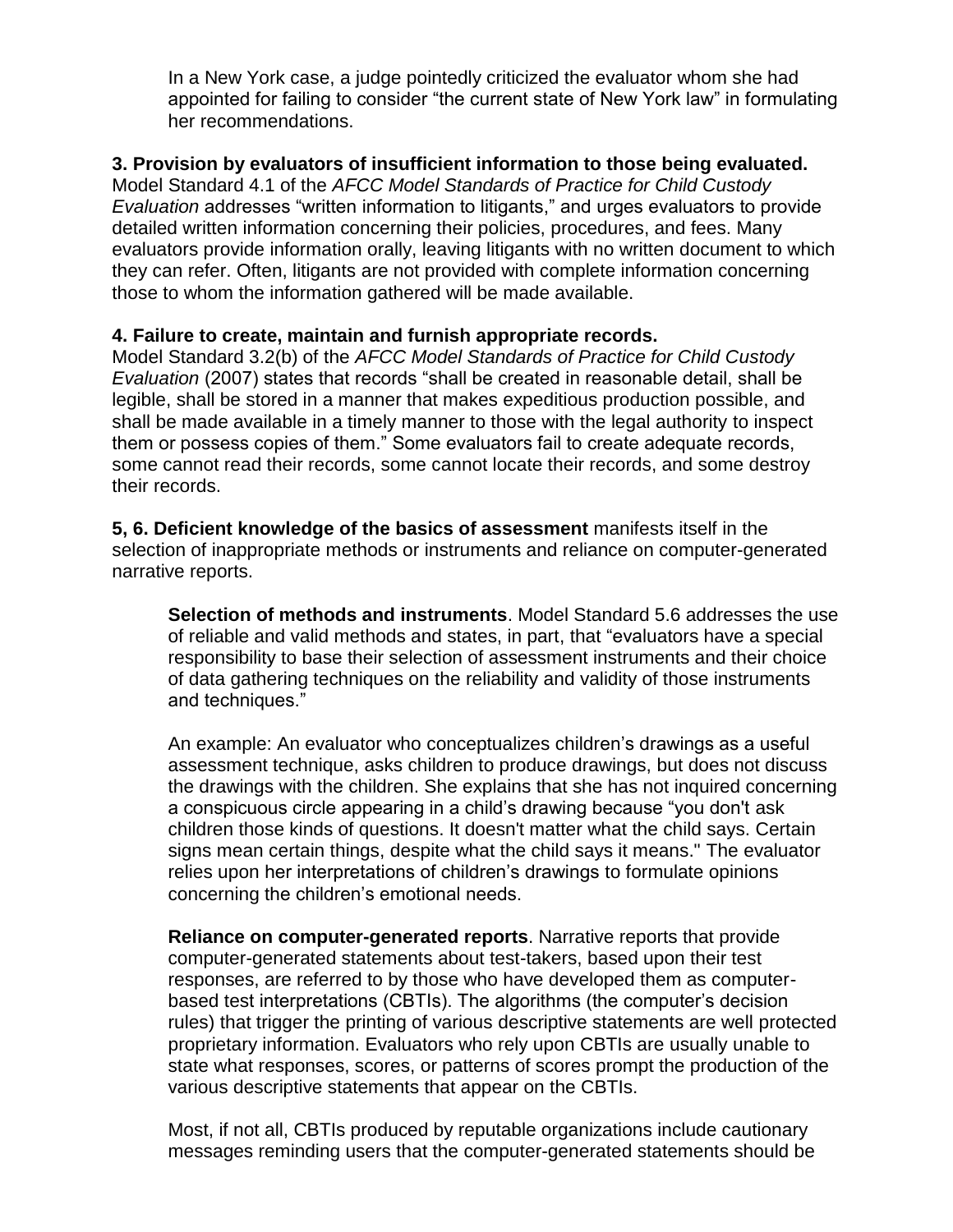conceptualized as hypotheses to be explored through the use of other sources of information. Evaluators who rely upon CBTIs are revealing their lack of familiarity with the limitations of actuarial data.

## **7. Failure to secure verification of information relied upon.**

Mental health professionals performing evaluations in litigated disputes concerning parenting plans can reasonably be expected to be familiar with the vast body of published literature that documents quite well the inability of mental health professionals to function as human lie detectors. Though our inability to discern deception has been established, far too many evaluators display baseless confidence in their ability to distinguish between the forthright and the deceitful.

Standards 11.1 and 11.2 of the *AFCC Model Standards* address the importance of corroborating information that one intends to rely upon, and using collateral sources of information as one means by which to accomplish this. In Standard 11.1(a), reference is made to the importance of securing information from those whose input is likely to be salient. Far too often, evaluators fail to distinguish between endorsements (often communicated by individuals who are allied with one parent or the other) and information being provided by disinterested individuals.

## **8. Failure to maintain role boundaries.**

Treatment providers treat; evaluators evaluate. Mental health professionals who accept court assignments to evaluate families in which custody of or access to children is being litigated are accepting tasks that are investigative in nature. Evaluators must resist the temptation to try and rehabilitate damaged relationships.

In the course of an evaluation, a father reported to the evaluator that during his parenting time with his children, they were "nonresponsive [and] not showing up in good faith and being respectful." In the course of a deposition, the evaluator acknowledged having engaged in an "effort in a therapeutic-type basis to try to get these kids [to be] courteous, respectful and appreciative [of their time with their father], to behave and be lovely children [while] they are with their father."

## **9. Failure to focus on the best interests of the child.**

It is not uncommon to encounter, in the reports of evaluators, inordinate emphasis on marital issues that have minimal, if any, bearing on the parenting strengths and deficiencies of the litigating parties.

## **10. Expression of personal opinions in the guise of expert opinions.**

Not all opinions expressed by experts are expert opinions; some are nothing more than personal opinions being expressed by individuals with credentials. The defining characteristics of expert opinions relate to the procedures that were employed in formulating the opinions and the body of knowledge that forms the foundation upon which those procedures were developed.

An evaluator directed to provide opinions relating to issues of custody and access, gratuitously offers this: "The financial arrangement to which Mr. and Mrs. Smith have agreed requires reexamination. In my view it is unfair to Mrs. Smith." The evaluator has exceeded to scope of the court's order, and has opined on a matter that is noticeably beyond the sphere of her expertise. It is a personal opinion, not an expert opinion.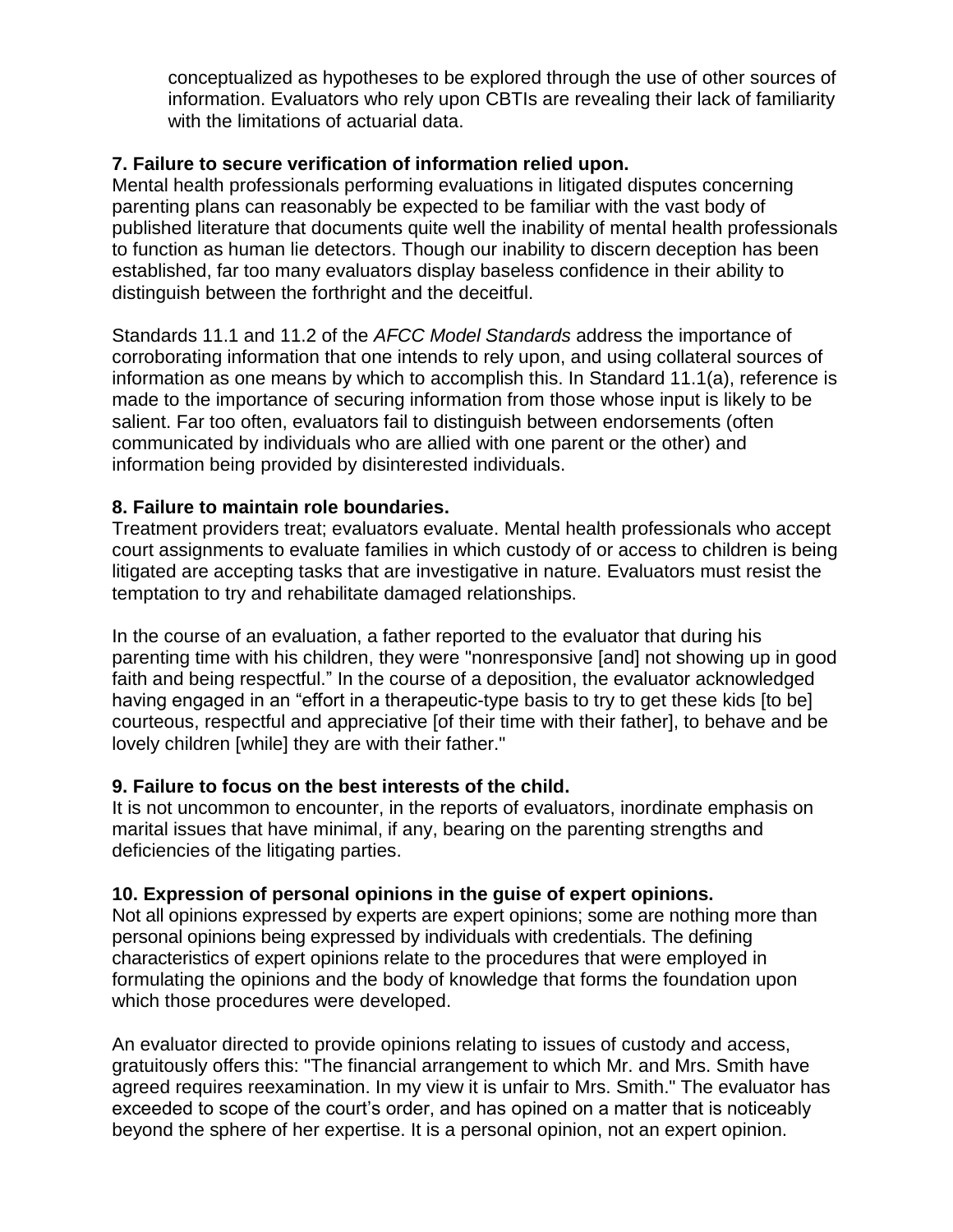

#### **Scholarship Fund Contributors 2013-2014**

**Diamond (\$1,000–\$4,999)** Doneldon Dennis Mary Ferriter Peter Salem and Iris Shasha

#### **Platinum (\$500–\$999)**

AFCC Arizona Chapter AFCC Colorado Chapter AFCC Massachusetts Chapter AFCC Ontario Chapter Annette Burns Barbara Fidler Emile and Josie Kruzick Kathleen McNamara Mindy Mitnick Arnold Shienvold Robert Smith Philip and Ruth Stahl Hugh Starnes

#### **Gold (\$250–\$499)**

AFCC Minnesota Chapter AFCC New York Chapter Karen Adam Richard Altman Nicholas Bala Andrea Clark Dianna Gould-Saltman R. John Harper Beth Painter Harrington Arline Rotman Andrew and Debra Schepard Mary Ann Stokes Matthew Sullivan and Sherry Cassedy

#### **Silver (\$100–\$249)**

Joanne Baitup Liz Baker Aza Butler Beth Crawford George Czutrin Peter Douglas William Eddy Donna Feinberg



An interdisciplinary and international association of professionals dedicated to improving the lives of children and families through the resolution of family conflict.

#### *Silver, continued*

Linda Fieldstone Garry Foster Susan Gallagher Lesley Goldsmith Donald Gordon Burton Hochberg Pamela Holmes William Howe Leslye Hunter Jason Kemp Phyllis Kenney William and Chouteau Levine Shan-Hwa Liang Harold Mayerson Eileen McCarten Martha McCarthy Denise McColley Douglas McNish Linda Norris Gail Perlman Tracye Polson Marsha Pruett Ian Russ Allen Ryen Nancy Satenberg John Scialli Karen Shields Arnold Swartz Robin Timme Mary Anne Trause Nancy Ver Steegh Jeffrey Wittmann

#### **Bronze (\$50–\$99)**

Christopher Babbitt Ida Bianchi Richard Callahan Stephen Carter Louis Cohen Gary Direnfeld Gregory Firestone Lydia Gross Kamerlink Joan B. Kelly Pamela Ludolph James McLaren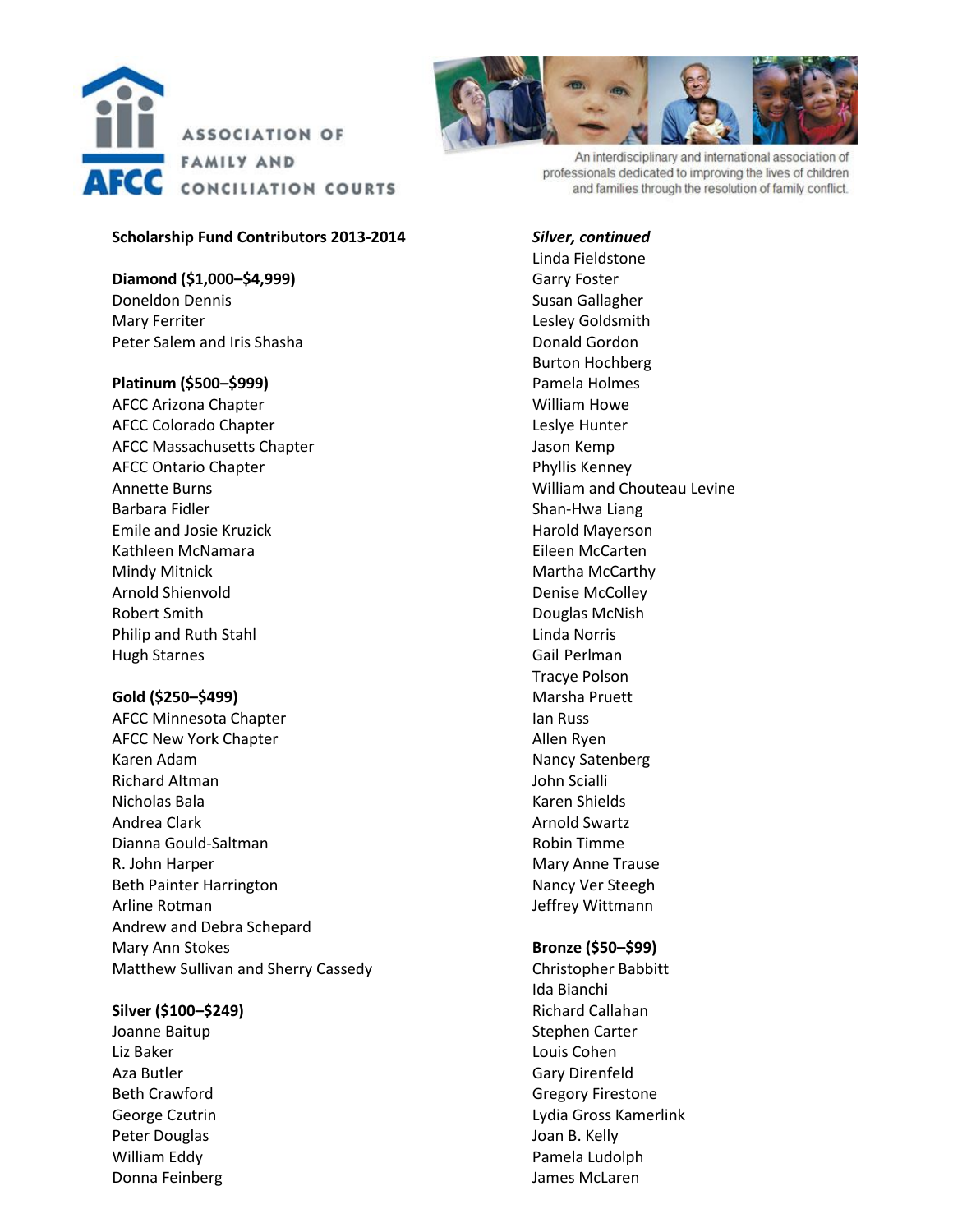



An interdisciplinary and international association of professionals dedicated to improving the lives of children and families through the resolution of family conflict.

#### *Bronze, continued*

Jennifer Neoh JD Nichols C. Eileen Pruett Isolina Ricci Janice Rosa Ian Russ Edward Silverman Cheryl Simes Erin Sommerfeld

#### **Contributor**

Robert Ackley Ronnie Beach Judith Bowman Michael Bradshaw Margaret Brinig Martin Brown Elizabeth Buie Andrea Caster Ana Gabriela Costa David DeGarmo Dante Dionne Dawn Doray Alice Doyle Talia Eisenstein Samuel Ferrara Shannon Fitzpatrick Karen Fraiberg Lynn Gaffigan Rory Hardy Bea Hayes Mary Kae Heller Lori Hellum Roy Jahchan Enrique Koenig Ann Leppanen Bernard Mayer Terrance McNicholas Sharon Melloy Debbie Montes Marsha Pruett Barbara Rath Heather Rehil -crest Margaret Rosenbaum Lynn Rosenfield

#### *Contributor, continued*

Mary Ann Rowe Christina Sadowski Steven Shaver Janice Tempey -Wolf Carmina Tessitore Nick Tessler Michele Tipple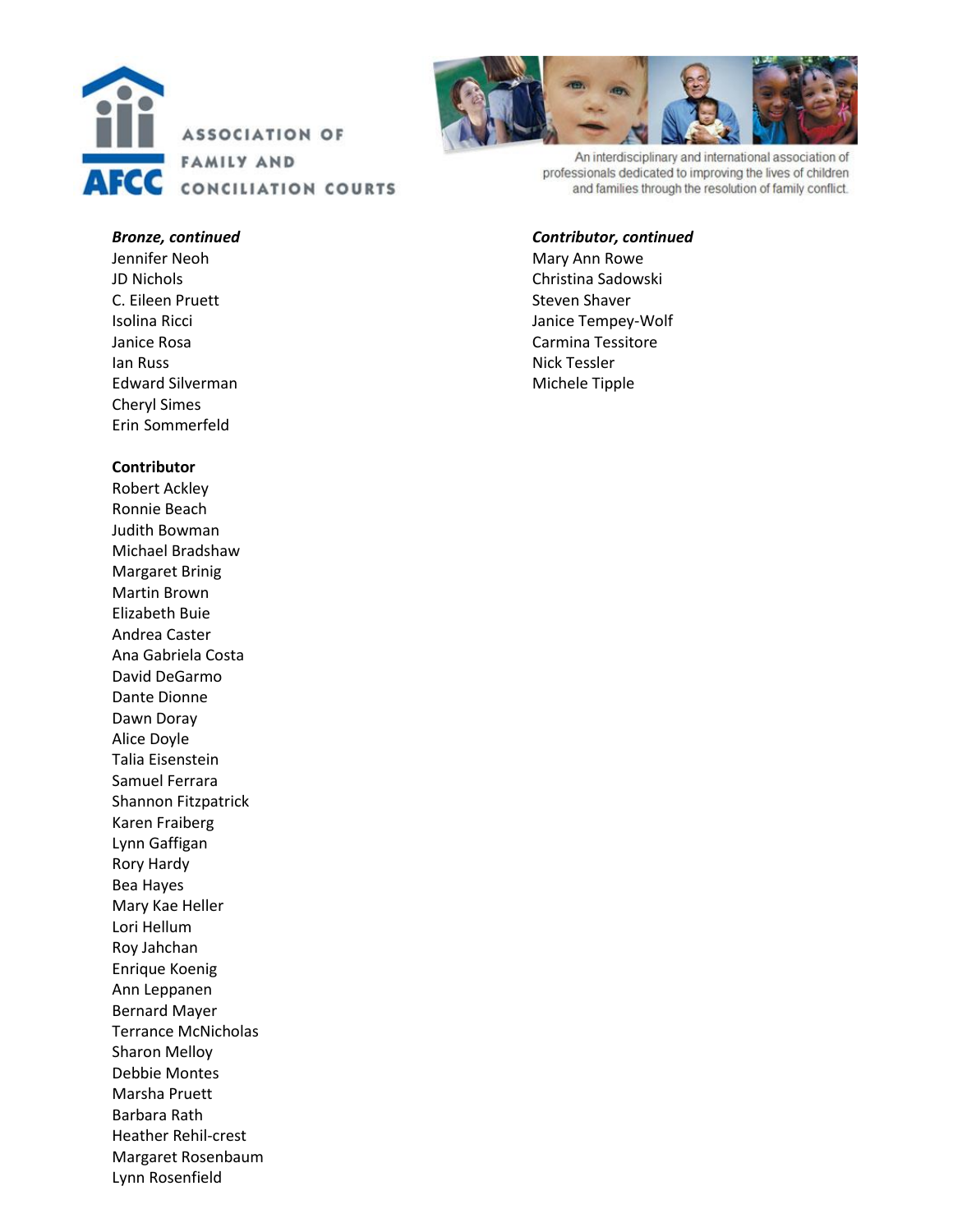## *Standards for Parenting Coordination in Ohio*

# *By: Jacqueline C. Hagerott\**

#### *Introduction*

Dispute resolution processes are becoming integral tools used for case management throughout all of the courts of Ohio, including the Supreme Court of Ohio (hereinafter Supreme Court). Ohio courts have been using mediation since the late  $1970s<sup>1</sup>$  but are now recognizing that mediation may not always be the most appropriate dispute resolution process for a case.

As a result, courts are increasingly offering a child-focused dispute resolution process called "parenting coordination." Qualified impartial professionals, known as "parenting coordinators," assist parties with the implementation of parental rights and responsibilities or companionship time orders. As a result, parties minimize court involvement with parenting issues, allowing for more timely resolution of disputes. Parties also learn communication and negotiation skills necessary to prevent and resolve future disputes without court intervention. This article provides an overview of parenting coordination in Ohio; authority, qualifications, and responsibilities of parenting coordinators; requirements and responsibilities of the court using parenting coordination; and Supreme Court Resources.

#### *Overview of Parenting Coordination in Ohio*

A number of Ohio courts are currently using parenting coordination. However, since no state-wide rules or standards currently govern parenting coordination, its use can differ from court-to-court. As a result of the lack of uniform standards, the Supreme Court's Dispute Resolution Section and its former Advisory Committee on Dispute Resolution have developed the new Parenting Coordination Rules of Superintendence for the Courts of Ohio, 2 effective

<sup>&</sup>lt;sup>1</sup> "Night Prosecutor" Programs for the resolution of minor criminal complaints began in Cleveland and Columbus as early as 1978. The Franklin County Municipal Court offered telephone and in-person conciliation in the early 1980s; the Pre-filing Mediation Program starting in 1988; all of the mediators in this program are volunteers. Programs supported by the Supreme Court of Ohio began in 1991–1992 with the "Circuit Rider" Project that offered technical assistance to three Municipal Courts to replicate the success of the Franklin County Municipal Court Program. Parenting mediation began in the mid-1980s. Interview with C. Eileen Pruett, Supreme Court Commission on Dispute Resolution Member, Former Association of Family and Conciliation Courts (AFCC) Board Member, and Manager, Small Claims Division and Dispute Resolution Department, Franklin County Municipal Court, Columbus, Ohio (February 14, 2014) (notes on file with author).

 $2$  Art. IV, Sec.  $5(A)(1)$  of the Ohio Constitution grants the Supreme Court general superintendence over all courts in the state. The superintendence power grants the Supreme Court administrative authority over local courts. The Supreme Court adopts Rules of Superintendence for the Courts of Ohio to serve the public interest that mandates prompt disposition of all causes, at all times, in all courts of this state. The fair, impartial, and speedy resolution of cases without unnecessary delay maintains this confidence, safeguards the rights of litigants to the just processing of their causes, and earns the trust of the public. Using dispute resolution processes such as mediation and parenting coordination accomplish this goal. Ohio is a home rule state with 88 counties creating local rules that meet the needs of their communities within the parameters of the Rules of Superintendence. In 1992, the Supreme Court created the Dispute Resolution Section with the purpose of promoting effective and efficient operations of the judicial system through the facilitation of dispute resolution services throughout all Ohio courts.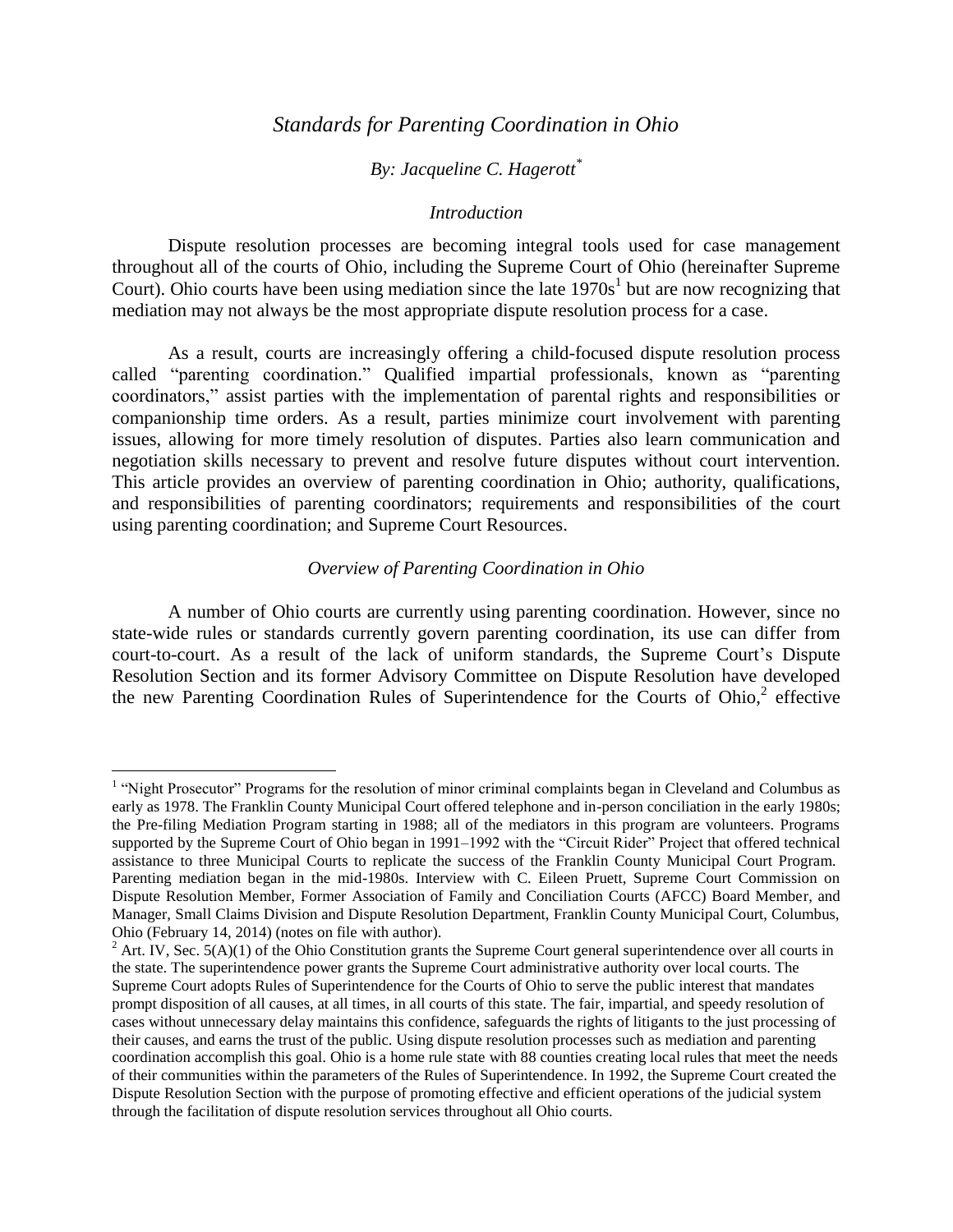April 1, 2014.<sup>3</sup> These rules will ensure that parties are best served by courts developing highquality programs; appointing qualified professionals; and complying with nationally recognized guidelines published by the Association of Family and Conciliation Courts (AFCC). 4

The rules apply to all courts that choose to use parenting coordination either by a court sua sponte or upon request of one or both parties. The rules set forth definitions, the responsibilities of the court to adopt local rules governing the use of parenting coordination, reasons for ordering and requirements of an appointment order, the responsibilities and qualifications of a parenting coordinator, confidentiality, privilege and public access. The rules also address factors necessary for ordering parenting coordination, including required conditions when domestic abuse or domestic violence is alleged, suspected or present. They also address inappropriate uses of parenting coordination and compliance with the AFCC national guidelines. 5

Sup. R. 90(C) defines parenting coordination as "a child-focused dispute resolution process…to assist parties in implementing a parental rights and responsibilities or companionship time order using assessment, education, case management, conflict management, coaching, or decision-making."

The term "high-conflict" is not included in the definition for three reasons: 1) there is no uniform definition for "high-conflict" so judges do not want to have to find that parties are "high-conflict" prior to ordering parenting coordination; 2) courts do not want parties to have a less than favorable label attached to them; and 3) not including a requirement of "high-conflict" gives judges broader discretion to order parties into parenting coordination. The term "parties" is also used in lieu of "parents" to include other individuals, such as grandparents.

## *Authority, Qualifications, and Responsibilities of Parenting Coordinators*

The rules provide parenting coordinators with standards regarding authority, qualifications, and responsibilities. There are also provisions for the confidentiality, privilege, and public access to parenting coordinator files. Courts may create by local rule requirements above and beyond those prescribed in the Rules of Superintendence.<sup>6</sup>

Although parenting coordinators are required to have extensive mediation training, apply mediation skills and have decision-making authority, they are not mediators or arbitrators under the rules. Therefore, mediation and arbitration rules and statutes do not apply. A parenting coordinator's decision-making authority is prescribed in the appointment order. Mediators may serve as the parenting coordinator for the same case, provided there is written consent by the

 $3$  In May of 2011, the Court published the advisory committee's proposed rules for public comment. Following the public comment period, the advisory committee continued to revise the proposed rules, with the work completed by the Commission on Dispute Resolution. (In March of 2012, the Advisory Committee on Dispute Resolution was reestablished as the Commission on Dispute Resolution). In August of 2013, the Court published the revised proposed rules for a second public comment period. The final Parenting Coordination Rules of Superintendence were adopted on January 9, 2014, with an effective date of April 1, 2014. The adopted rules can be found at: [http://www.supremecourt.ohio.gov/JCS/disputeResolution/resources/rules\\_legislation.asp](http://www.supremecourt.ohio.gov/JCS/disputeResolution/resources/rules_legislation.asp)

<sup>4</sup> *See Guidelines for Parenting Coordination* published by the Association of Family and Conciliation Court (2005). 5 *See id.*

<sup>6</sup> *See* Sup. R. 90.01.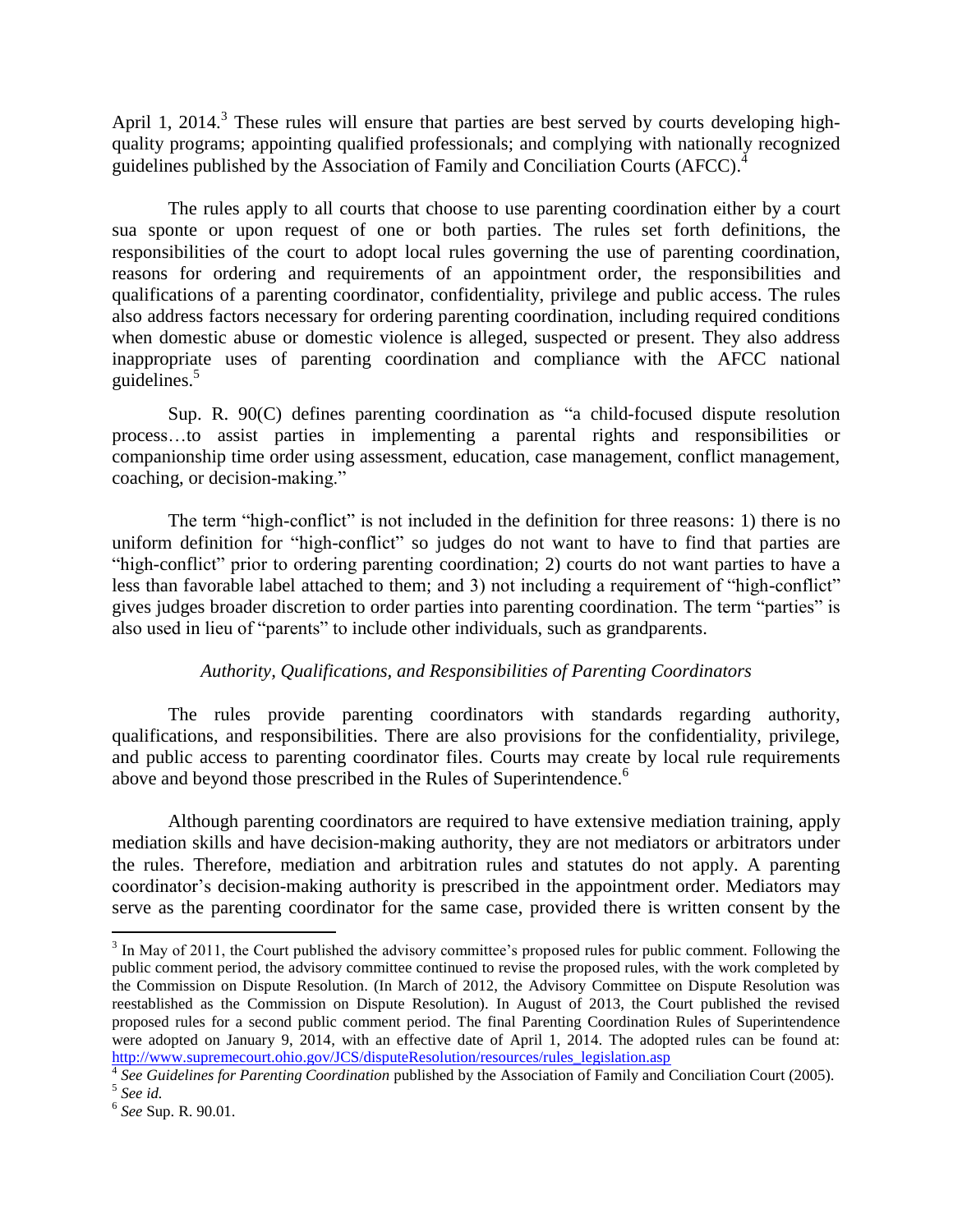parties and approval by the court to ensure the parties understand the role change. This deviation from the AFCC national guidelines<sup>7</sup> meets the needs of rural counties that may have limited qualified dispute resolution professionals.

Due to the nature of cases appropriate for parenting coordination, it is imperative for parenting coordinators to have specific education, experience, and training to effectively assist parties. The training requirements mirror those of a family court mediator with an additional twelve hours of specialized training in parenting coordination. These requirements are set forth in Sup. R. 90.05, which mandate that individuals have all of the following qualifications in order to be appointed as a parenting coordinator:

- A master's degree or higher, law degree, or education and experience satisfactory to the court or division;
- At least two years of professional experience with situations involving children, which includes parenting coordination, counseling, casework, legal representation in family law matters, serving as a guardian ad litem or mediator, or such other experience satisfactory to the court or division; and
- Completed at least:
	- twelve hours of basic mediation training;
	- forty hours of specialized family or divorce mediation training;
	- fourteen hours of specialized training in domestic abuse and mediation; and
	- twelve hours of specialized training in parenting coordination.<sup>8</sup>

Sup. R. 90.06 states that a court may appoint a parenting coordinator in an abuse, neglect, or dependency case if the parenting coordinator has both of the following additional qualifications:

- Significant experience working with family disputes; and
- At least thirty-two hours of specialized child-protection mediation training approved by the Supreme Court.

Sup. R. 90.07 requires that parenting coordinators complete at least three hours per calendar year of continuing education relating to children and also outlines the reporting requirements necessary to be eligible to continue to serve as a parenting coordinator.

The rules also outline the responsibilities of a parenting coordinator including compliance with the appointment order which includes powers and duties (scope of authority), term of appointment, scope of confidentiality, and parties' responsibility for fees and expenses; independence, objectivity, and impartiality; conflicts of interest; ex parte communications; legal advice; report of activity affecting ability to perform; and the disclosure of abuse, neglect, and harm.<sup>9</sup>

<sup>&</sup>lt;sup>7</sup> See supra note 3.

 $8$  Pursuant to Sup. R. 90.05(C) the individual must have completed the training in the order listed and the training must have been approved by the Dispute Resolution Section of the Supreme Court and that meets standards established by the Supreme Court Commission on Dispute Resolution.

<sup>9</sup> *See* Sup. R. 90.08 and Sup. R. 90.10.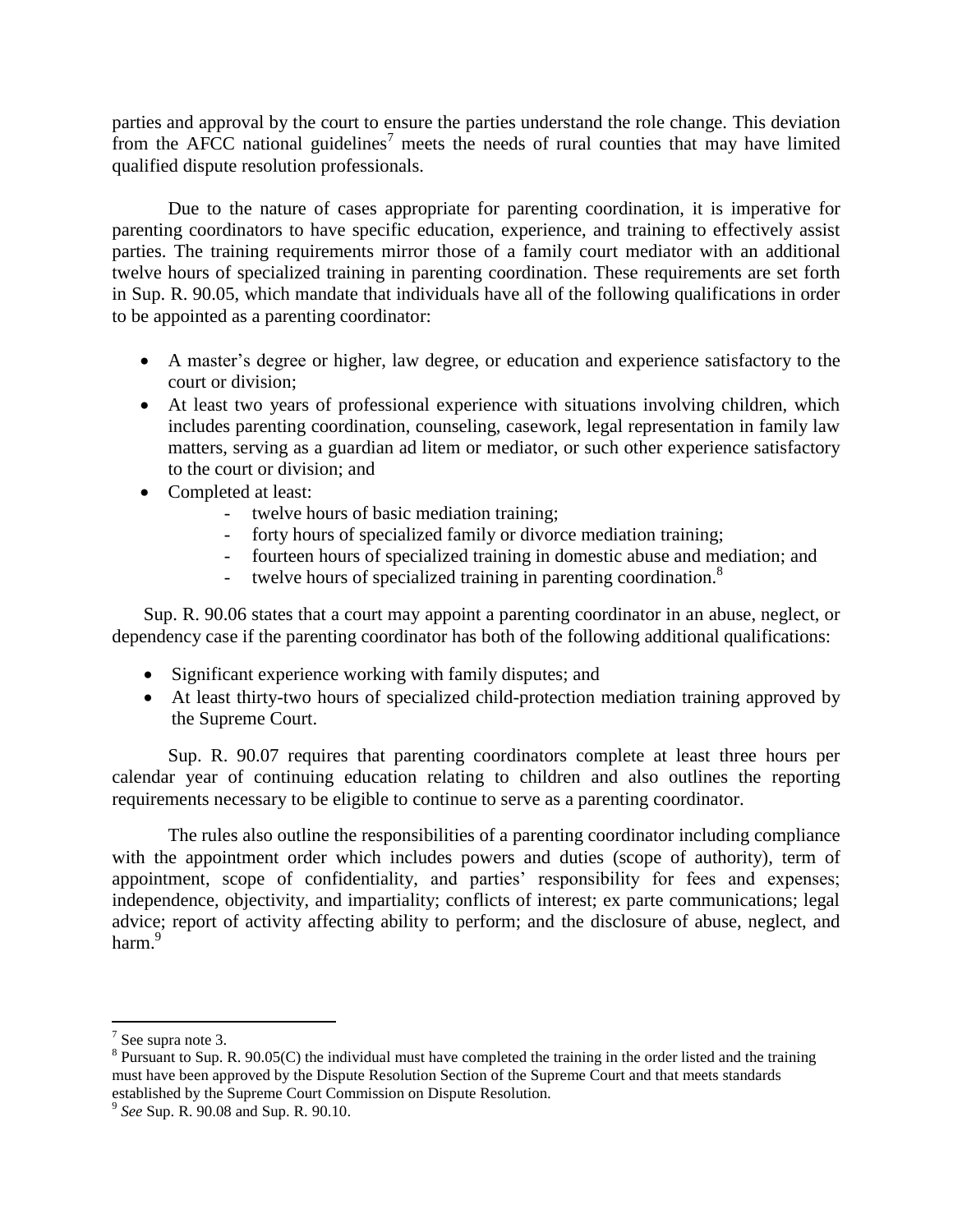Communications made as part of the parenting coordination process are neither confidential nor privileged. The files maintained by a parenting coordinator but not filed with the clerk of court are not available for public access. $10$ 

## *Requirements and Responsibilities of the Court or Division Using Parenting Coordination*

The rules include requirements and responsibilities of the court using parenting coordination. Sup. R. 90.01 requires courts that order parenting coordination to have a local rule that addresses all of the following:

- Selection and referral
- Domestic abuse and domestic violence screening
- Referrals to legal counsel and other support services
- Participation
- Prohibiting dual roles that cause a conflict of interest, with an exception for mediators with written consent of the parties and court approval
- Issuance of parenting coordination agreements and reports or decisions
- Terms and conditions for fees (including waiver for indigent parties)
- Effect of and objections to a parenting coordinator's decision (some judges may require approval prior to the decision being effective)
- Appointment and termination of a parenting coordinator
- Periodic evaluation of parenting coordinators
- Submission, investigation, and hearing of complaints

Sup. R. 90.02 provides a list of factors to consider when ordering parenting coordination, while Sup. R. 90.03 outlines circumstances in which parenting coordination would be inappropriate. Courts are encouraged to order parenting coordination where the county determines the process would benefit the parties by resolving case and developing skills to prevent future conflict.

Responsibilities of a court using parenting coordination are contained in Sup. R. 90.09, which include maintaining a roster of parenting coordinators; a current resume documenting compliance with parenting coordinator qualifications under Sup. R. 90.05 and, if applicable, Sup. R. 90.06 and a list of all continuing education completed by the parenting coordinator. On or before February 1 of each year, the court must file a copy of the local rule, roster, resume(s), and continuing education of parenting coordinators listed on the roster with the Supreme Court.

Finally, where no conflict exists, the courts using parenting coordination must comply with the "Guidelines for Parenting Coordination" developed by the Association of Family and Conciliation Courts Task Force on Parenting Coordination.

## *Supreme Court Resources*

The Supreme Court is committed to providing resources to the courts for the implementation of high-quality dispute resolution services through the Supreme Court's Dispute

<sup>10</sup> *See* Sup. R. 90.12.